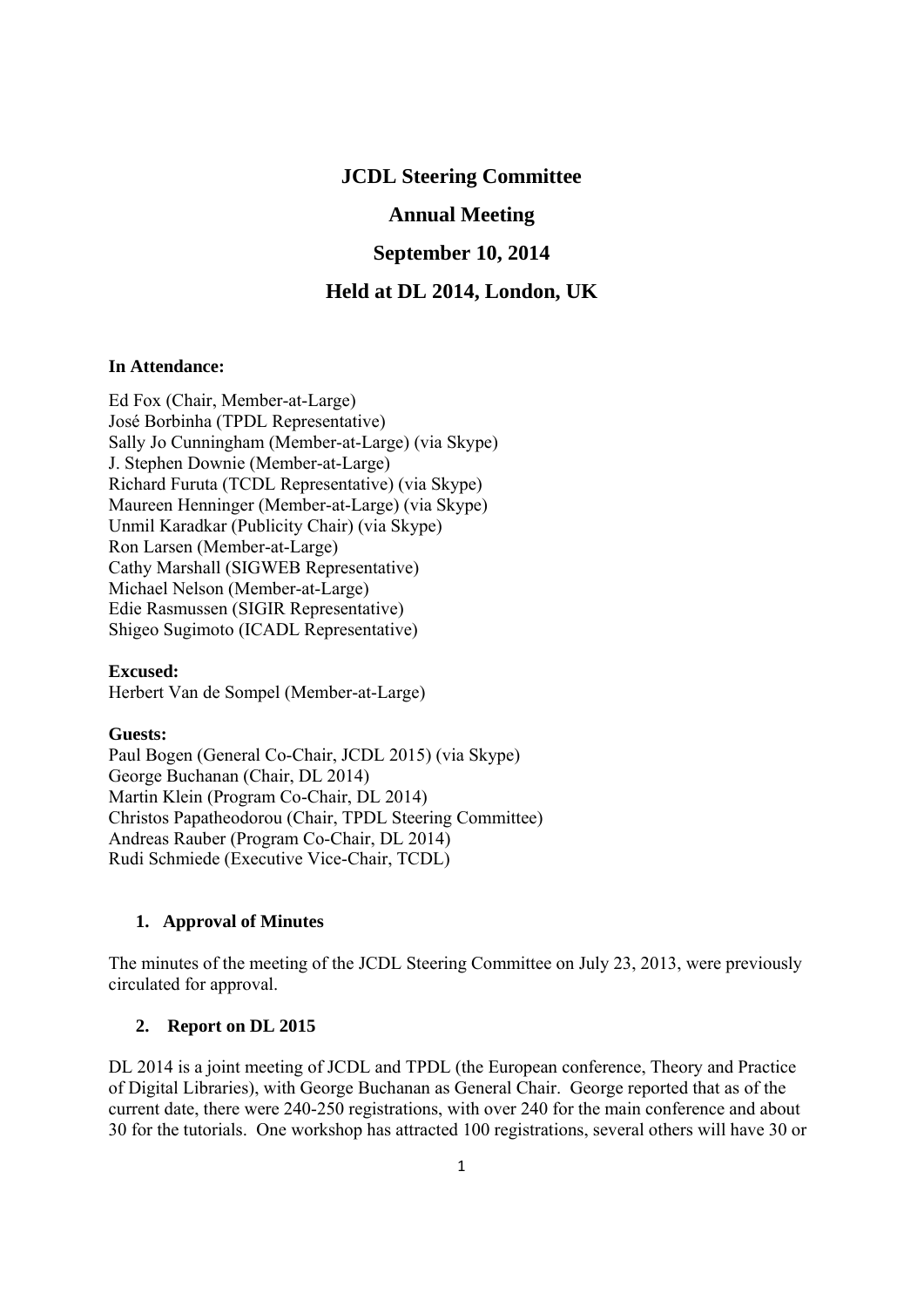more. The Doctoral Consortium, which took place the previous day, had 25 participants (including doctoral students, panel, and guests). George expected that the conference would make a small profit.

There was some discussion about the relatively low attendance of the combined JCDL – TPDL conference; it was felt that the timing of the conference, in early September, was a problem for potential attendees, particularly those from North American universities. The reviewing process for DL 2014 was discussed. The chairs set a goal of at least 4 reviews plus a meta review for each paper. Though there was no in-person PC meeting, the process was felt to have worked well. It was suggested that detailed instructions for the meta-reviewers be provided. This item should be added to the 'continuity list' for future organizers.

# **3. Discussion with TPDL Steering Committee**

There was some discussion on future co-operation between JCDL and TPDL. TPDL Chair Christos Papatheodorou indicated that TPDL conferences were arranged through 2017, so the earliest future co-operation would be in 2018, with a North American venue in mind.

Christos reported that TPDL would be held in Poznań, Poland on September 14-18, 2015.

At this point guests from the TPDL Steering Committee adjourned for their own meeting.

### **4. Report on JCDL 2015**

JCDL 2015 General Co-Chair Paul Bogen reported on progress for JCDL 2015, to be held in Knoxville, Tennessee, June 21 to 25, 2015. The conference website is www.jcdl2015.org. At this point, the TMRF is ready and awaiting signatures. The organizers plan to use professional conference support.

It was suggested that conference chairs should be linked to a "point person" on the JCDL Steering Committee for continuity; Rick Furuta agreed to serve in this capacity.

### **5. Conferences after 2015**

At this point future conference organizers/venues have not been confirmed. For 2016, a few venues were suggested where there might be one or more potential organizers. Nabil Adam had expressed some willingness to develop a proposal for an East Coast venue. Other suggestions made during the meeting were Montreal, Albuquerque, Toronto, Palo Alto (Stanford). Further work is needed to encourage development of a proposal.

There was some discussion about the potential of the Boston area for JCDL 2017. The potential of co-locating with Digital Humanities, which will be in North American in 2017, was also discussed.